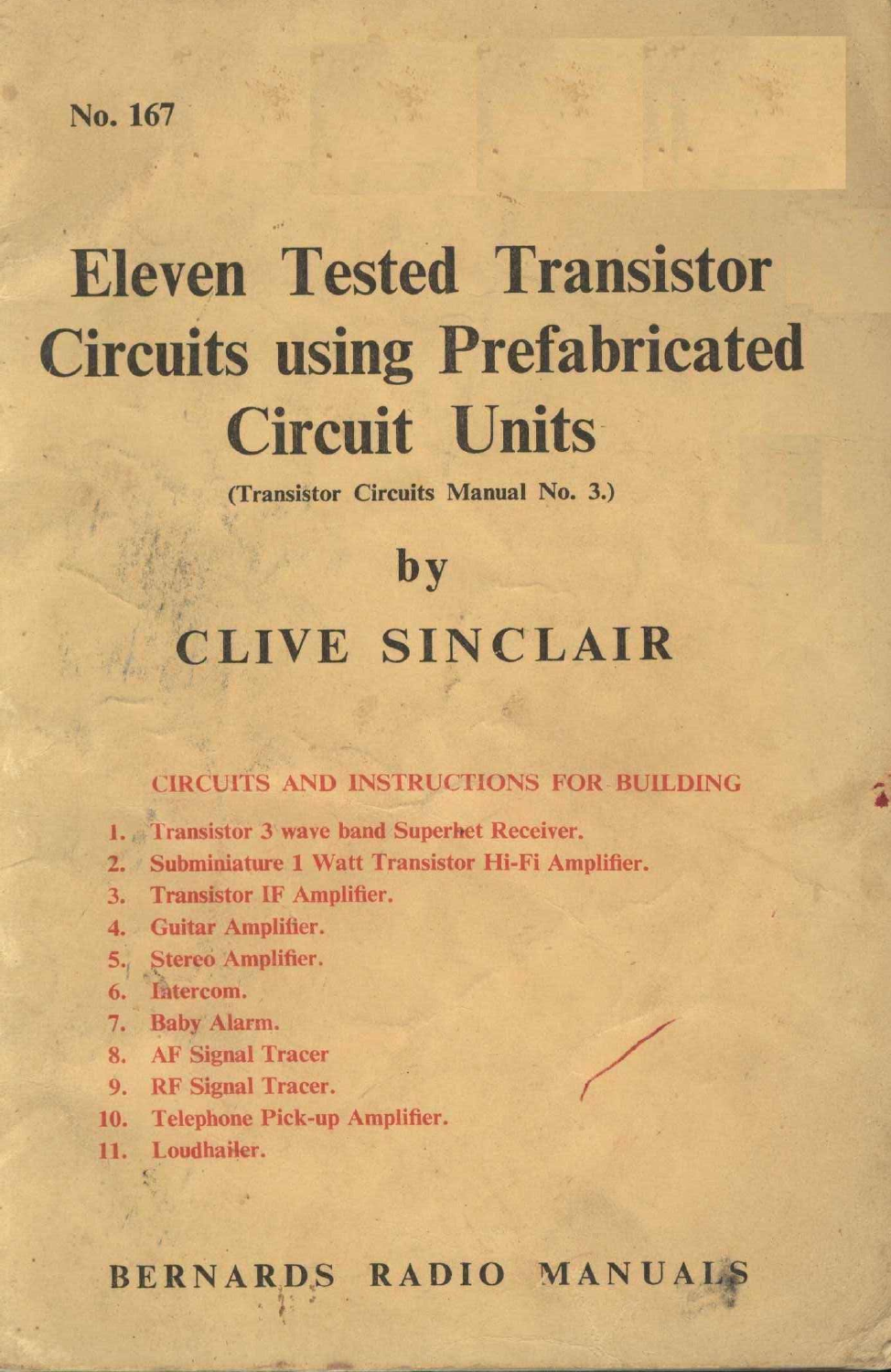# TRANSISTOR TRANSISTOR<br>CIRCUITS MANUAL NSIS<br>TS N<br>No. 3 S<br>D.<br>by TRANSISTOR<br>CUITS MANU<br>No. 3<br>by<br>CLIVE SINCLAIR

LONDON BERNARDS (Publishers) LTD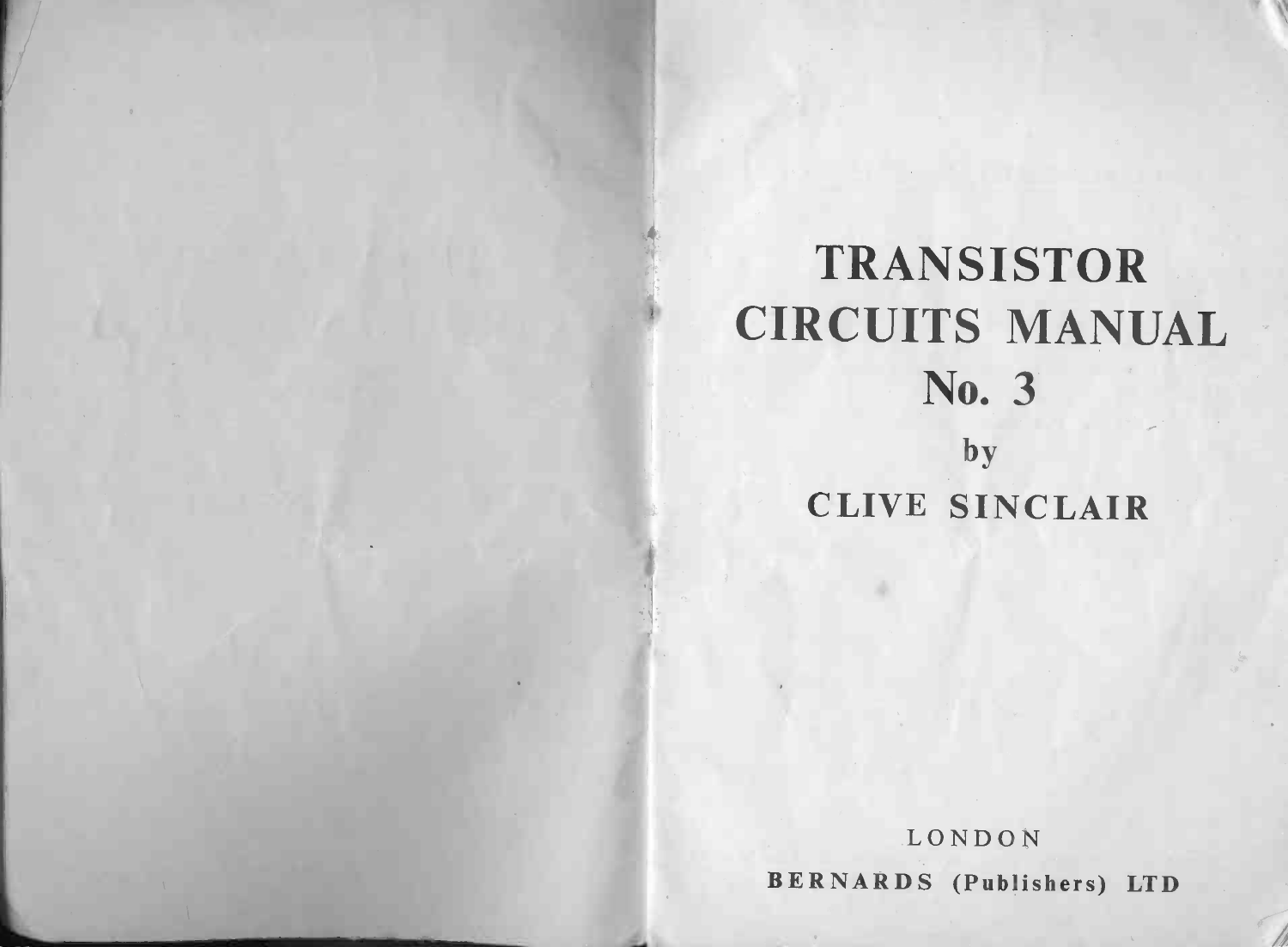# BERNARDS RADIO MANUALS No. 167

# © 1960.

Printed by Weatherby and Sons, 182-184 Campden Hill Road, W.8 for Bernards (Publishers) Ltd., The Grampians, Western Gate, W.6.

# **CONTENTS**

| (DS RADIO MANUALS N0. 167      | <b>CONTENTS</b> |                                                                                                                                                |                            |      |
|--------------------------------|-----------------|------------------------------------------------------------------------------------------------------------------------------------------------|----------------------------|------|
|                                |                 |                                                                                                                                                |                            | Page |
| GENERAL EDITOR: CLIVE SINCLAIR |                 | Introduction<br>$\alpha$ for $\alpha$                                                                                                          |                            | 5    |
|                                |                 | 1. Transistor 3 wave band Superhet Receiver<br>$\tilde{T}$ .                                                                                   | $\cdots$                   | 11   |
|                                |                 | 2. Subminiature 1 Watt Transistor Hi-Fi Amplifier                                                                                              | $\rightarrow$ 2.4          | 20   |
| First published July 1960      |                 | 3. Guitar Amplifier<br>10.64<br>$\mathfrak{sl}_A\subsetneq$<br>$\lambda \approx 4$<br>$\cdots$                                                 | $\frac{1}{2}$              | 25   |
|                                |                 | 4. Stereo Amplifier $\lambda$ .<br>$\dddotsc$<br>$\overline{\mathbf{e}}$ is as<br>.<br>$\sim$ $\eta_{\rm{c}}\eta_{\rm{c}}$                     | .                          | 25   |
|                                |                 | 5. Intercom<br>$\sim$ $\sim$<br>$\omega_{\rm{max}}$<br>$\cdots$<br>$\mathbf{e}^{\mathbf{e}_1}$ .<br>$\epsilon$ ago                             | $\ddotsc$                  | 25   |
|                                |                 | 6. Baby Alarm<br>$\mathbf{u}^{\dagger}$ , $\mathbf{u}^{\dagger}$<br>$\cdots$<br>$\epsilon, \ll \epsilon$<br>$4.4^{\circ}$<br>$\rightarrow$ +5. | $\Delta \rightarrow \mu$   | 26   |
|                                |                 | 7. AF Signal Tracer<br>$\epsilon \rightarrow \pm$<br>$\pm$ $\pm$ $^{2}$<br>$\alpha$<br>$\cdots$                                                | $\sim 10$                  | 28   |
|                                |                 | 8. RF Signal Tracer<br>$\bar{\psi}_{\rm obs}$<br>$_{\rm age}$ .<br>$\overline{a}$<br>$\mathfrak{a}_s$ acia                                     | $\sqrt{2}$ .               | 30   |
|                                |                 | 9. Telephone Pick-up Amplifier<br>$\omega_{\rm max}$<br>$\cdots$<br>$\ddot{\phantom{a}}$                                                       | $\sigma$ and               | 30   |
|                                |                 | 10. Loudhailer<br>$\alpha$ , $\alpha$ , $\alpha$ ).<br>$\cdots$                                                                                | $\frac{c_{1}}{dH_{0}}$     | 30   |
|                                |                 | 11. Transistor IF Amplifier<br>$\sim$ $\sim$ $\sim$<br>$\ldots$                                                                                | $\alpha_{\mu}$ , $\lambda$ | 31   |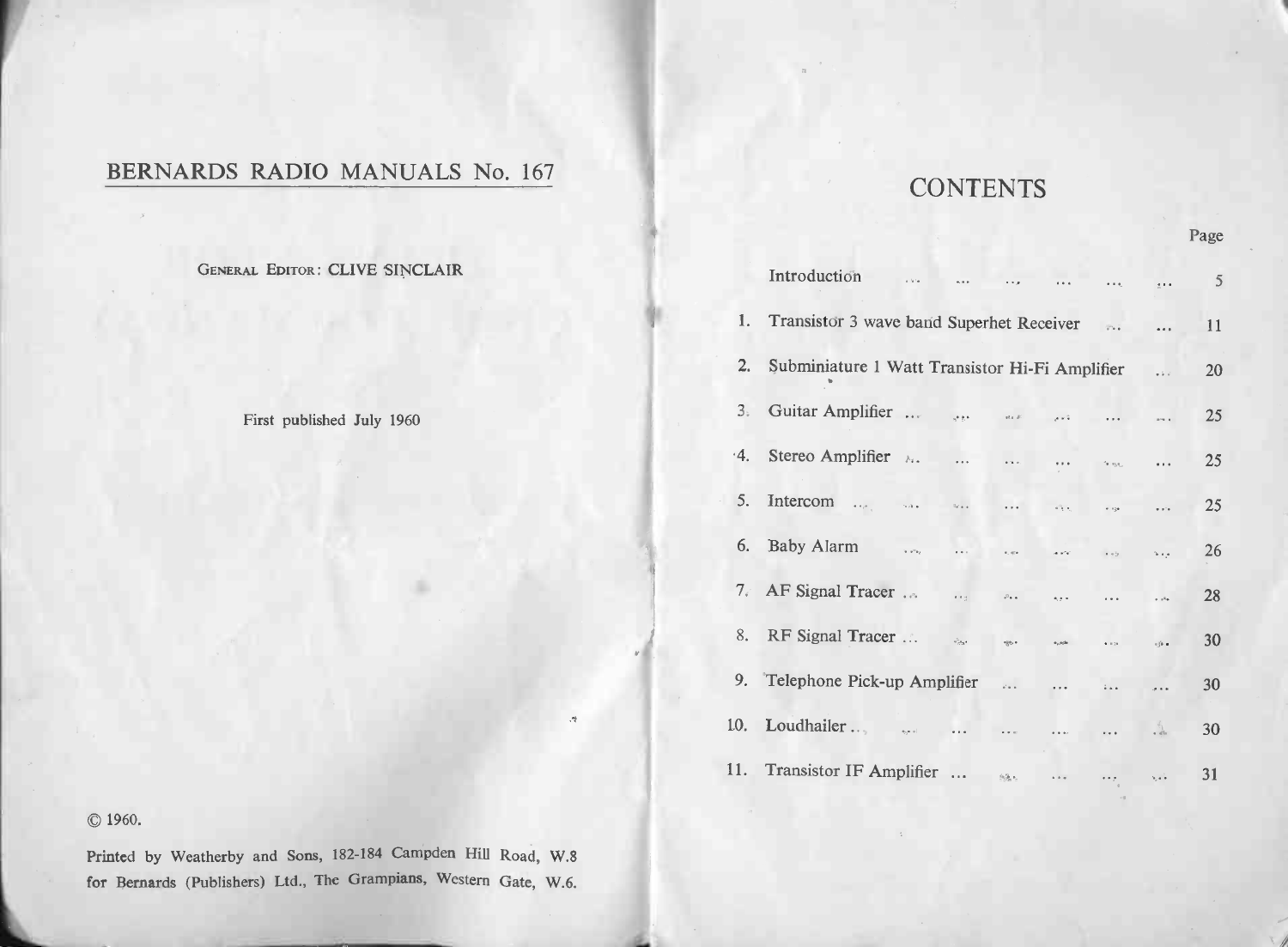# INTRODUCTION

f4

INTRODUCTION<br>The recent introduction of pre-assembled transistor units on the<br>home constructor market has prompted me to devote this issue of<br>the transistor circuits manual to their application in several different INTRODUCTION<br>INTRODUCTION<br>the recent introduction of pre-assembled transistor units on the<br>home constructor market has prompted me to devote this issue of<br>the transistor circuits manual to their application in several diff Fire exert introduction of pre-assembed transistor units on the<br>home constructor market has prompted me to devote this issue of<br>the transistor circuits manual to their application in several different<br>projects. The units a Home constructors are not, however, deprived of the pleasure of the constructors are not, however, deprived of the pleasure of the constructors are not, however, deprived of the pleasure of the construction side; they are

made is, surprisingly enough, cheaper than building them<br>oneself.<br>Home constructors are not, however, deprived of the pleasure of<br>the construction side; they are merely given a wider dimension in<br>which to work and satisfac

project.<br>The main part of this manual is devoted to a receiver of very<br>advanced design which covers the complete shortwave bands from<br>5.9 to 13 mc/s as well as the usual medium and longwave bands<br>and gives a power output o advanced design which covers the complete shortwave bands from 5.9 to 13 mc/s as well as the usual medium and longwave bands and gives a power output of one watt making it suitable for use as a car or table radio as well amplifier part of the circuit has a frequency response of  $60 \text{ c/s}$  to  $16 \text{ Kc/s}$  and is therefore suitable for use as a high quality gramophone amplifier.<br>The rest of the book is concerned with the many other uses to parallel improvement in quality of reproduction because the amplifier part of the circuit has a frequency response of  $60 \text{ c/s}$  to  $16 \text{ Kc/s}$  and is therefore suitable for use as a high quality gramophone amplifier.<br>The

which the individual units may be put in conjunction with auxiliary The rest of the book is concerned with the many other uses to which the individual units may be put in conjunction with auxiliary circuitry built by the home constructor.<br>To simplify the circuit diagrams given in this book

units is described separately at the beginning, the circuit diagram is given and a block diagram shown which is used in the latter circuits.<br>The retail prices of the units are as follows :-If it is simplify the circuit diagrams given it<br>is is described separately at the beginnin<br>in and a block diagram shown which is u<br>ne retail prices of the units are as follow<br>The transistor converter type TA 1240.

(3 is described separately at the beginning, the circuit diagram<br>
(3 and a block diagram shown which is used in the latter circuit<br>
ie retail prices of the units are as follows :—<br>
The transistor converter type TA 12401<br> The transistor converter type TA 12401<br>
(3 wave bands) ... ... ... 67/6 + 22/9 P.T.<br>
The I.F. Amplifier type 322-0001 ... 92/6<br>
The 1 watt A.F. Amplifier type GS 12005 92/6<br>
Set of Aerial Coils for shortwave receiver 9/6<br> They are all available from your local dealer now. س<br>≦

 $\sqrt{2}$ 

AL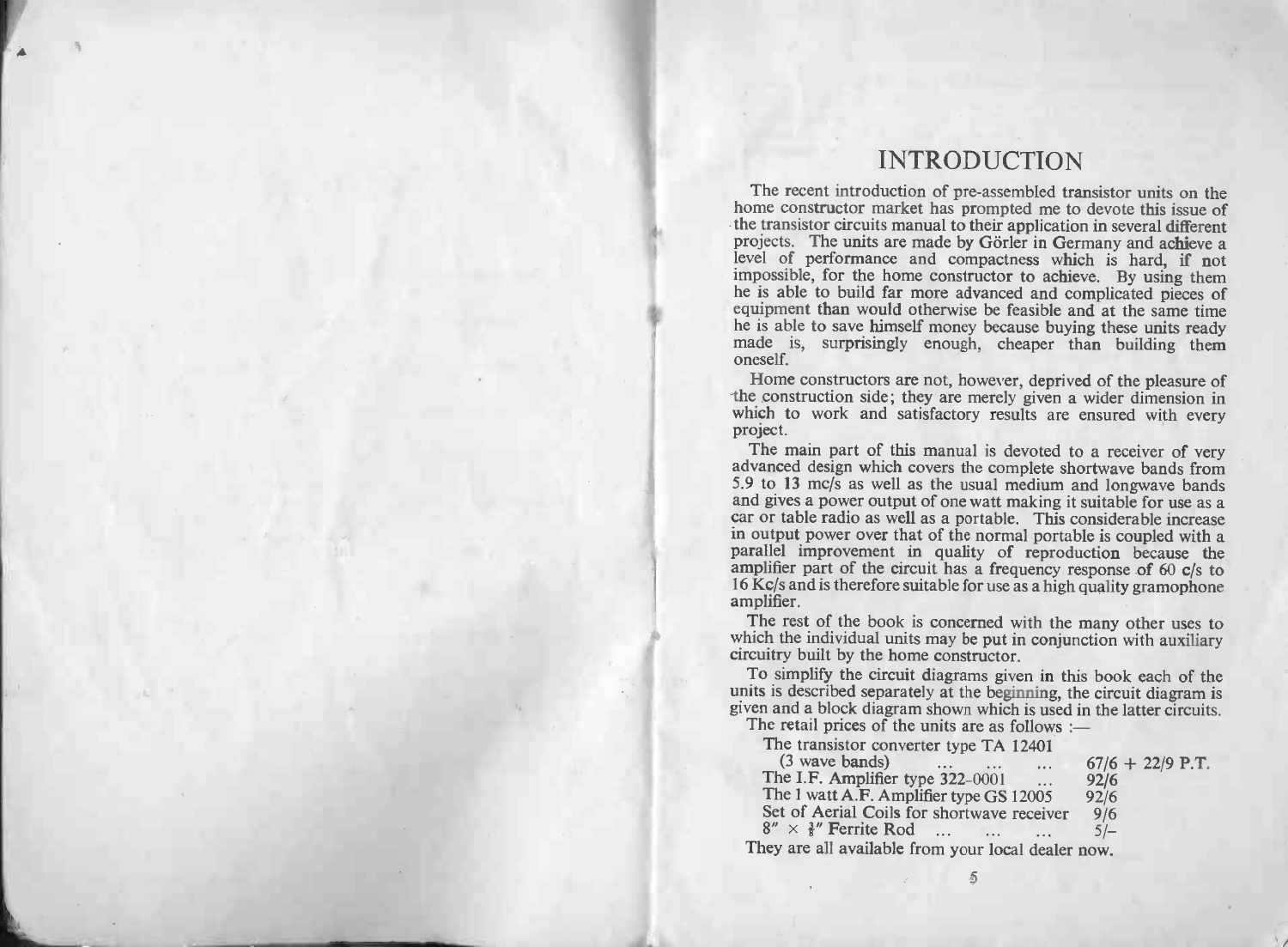# 6 TRANSISTOR CIRCUITS MANUAL NO. 3<br>Transistor Converter SW, MW and LW Type TA12401

TRANSISTOR CIRCUITS MANUAL NO. 3<br>
Transistor Converter SW, MW and LW Type TA12401<br>
This is a very compact unit using push-button control for wave<br>
change and on/off switching. It consists of an OC170 transistor in<br>
an auto This is a very compact unit using push-button control for wave<br>change and on/off switching. It consists of an OC170 transistor in<br>an autodyne converter circuit together with all the coils required<br>for conversion to the fre Medium Autology Converter circuit together v<br>an autodyne converter circuit together v<br>for conversion to the frequency of the I.F. a<br>covered are :—<br>Short Wave Band 510 to 1,620 Kc/s. Example 2013 to 275 Kc/s.<br>
Conversion to the frequency of the I.F. amplifier. The frequencies<br>
covered are:—<br>
Short Wave Band 5.9 to 13 mc/s.<br>
Medium Wave Band 5.9 to 1,620 Kc/s.<br>
Long Wave Band 150 to 275 Kc/s.<br>
The over

| <b>Short Wave Band</b> | 5.9 to 13 mc/s.    |
|------------------------|--------------------|
| Medium Wave Band       | 510 to 1,620 Kc/s. |
| Long Wave Band         | 150 to 275 Kc/s.   |

The overall size is  $3.4 \times 2.1 \times 1.8$  inches which is quite small<br>enough for it to be used in a handbag sized portable radio.<br>The circuit diagram is shown in Fig. 1, together with the equivalent

The overall size is  $3.4 \times 2.1 \times 1.8$  inches which is quite small enough for it to be used in a handbag sized portable radio.<br>The circuit diagram is shown in Fig. 1, together with the equivalent block diagram. The diagram enough for it to be used in a handbag sized portable radio.<br>The circuit diagram is shown in Fig. 1, together with the equivalent<br>block diagram. The diagram in Fig. 2, illustrates the top view of<br>the converter. The unmarked phock diagram. The diagram in Fig. 2, illustrates the top view of the converter. The unmarked push-button on the left has four contacts and may be used for switching the amplifier to the radio, in which the converter is us phone motor on. It may also be used as a tone control or to connect an outside aerial to the ferrite rod when the set is used as a car radio. is simultaneously switching the converter I.F. unit off and the gramo-<br>phone motor on. It may also be used as a tone control or to<br>connect an outside aerial to the ferrite rod when the set is used as a<br>car radio.<br>The left

phone motor on. It may also be used as a tone control or to connect an outside aerial to the ferrite rod when the set is used as a car radio.<br>The left hand button is the "push-on/push-off" type and is not mechanically coup mechanically coupled to any of the other three buttons. The wave-<br>change buttons, however, are mechanically coupled and each<br>button returns to its inoperative position as soon as either of the<br>other two buttons is pressed

medium waveband. On the medium and long wave bands the On the short wave band the conversion gain of the unit is about<br>On the same as that' of the conventional converter operating on the<br>medium waveband. On the medium and long wave bands the<br>conversion gain is considerably sup In the same as that 'of the convertional converter operating on the same as that' of the conventional converter predium waveband. On the medium and long wave bands the conversion gain is considerably superior to any of the at present in use in commercial receivers<br>a much higher degree of A.G.C. to be<br>which prevents fading of foreign stations. conversion gain is considerably superior to any of at present in use in commercial receivers. This exameled a much higher degree of A.G.C. to be used in twhich prevents fading of foreign stations.<br>Transistor A.F-Amplifier which prevents fading of foreign stations.<br>Transistor A.F—Amplifier 1 Watt Type GS 12 005<br>This remarkable amplifier uses two of the new OC74 transistors

in the fit is amplified to give a full watter to give a full watter and the fit is amplified which prevents fading of foreign stations.<br>
Transistor A.F—Amplifier 1 Watt Type GS 12 005<br>
This remarkable amplifier uses two of This remarkable amplifier uses two of the new OC74 transistors<br>in push-pull to give a full watt of undistorted output power. The<br>gain is sufficient to give an input sensitivity of only 10 mv. for full **Transistor A.F—Amplifier 1 Watt Type GS 12 005**<br>This remarkable amplifier uses two of the new OC74 transistors<br>in push-pull to give a full watt of undistorted output power. The<br>gain is sufficient to give an input sensitiv gain is sufficient to give an input sensitivity of only 10 mv. for full output so that it may be used in virtually any application where a quality amplifier is required.<br>The size of the complete unit is only  $3 \times 2.2 \times 1.$ 

between made possible by the design of a special type and quality amplifier is required.<br>The size of the complete unit is only  $3 \times 2.2 \times 1.2$  inches high which has been made possible by the design of a special type of tr The size of the complete unit is omiged to the design of a special type of transformer and by using the metal part of the transformers as a heat sink for the transistors. The thermal stability is so good that full output heat sink for the transistors. The thermal stability is so good that full output is possible up to a temperature of  $112^{\circ}$ F.<br>The performance figures given for the GS12 005 are:—

| $\frac{1}{2}$<br>Voltage                        | 6 volts     |
|-------------------------------------------------|-------------|
| Maximum output $(3 \text{ to } 5 \text{ ohms})$ | 1 watt      |
| Input voltage for 1 watt output                 | 5 to 10 mv. |



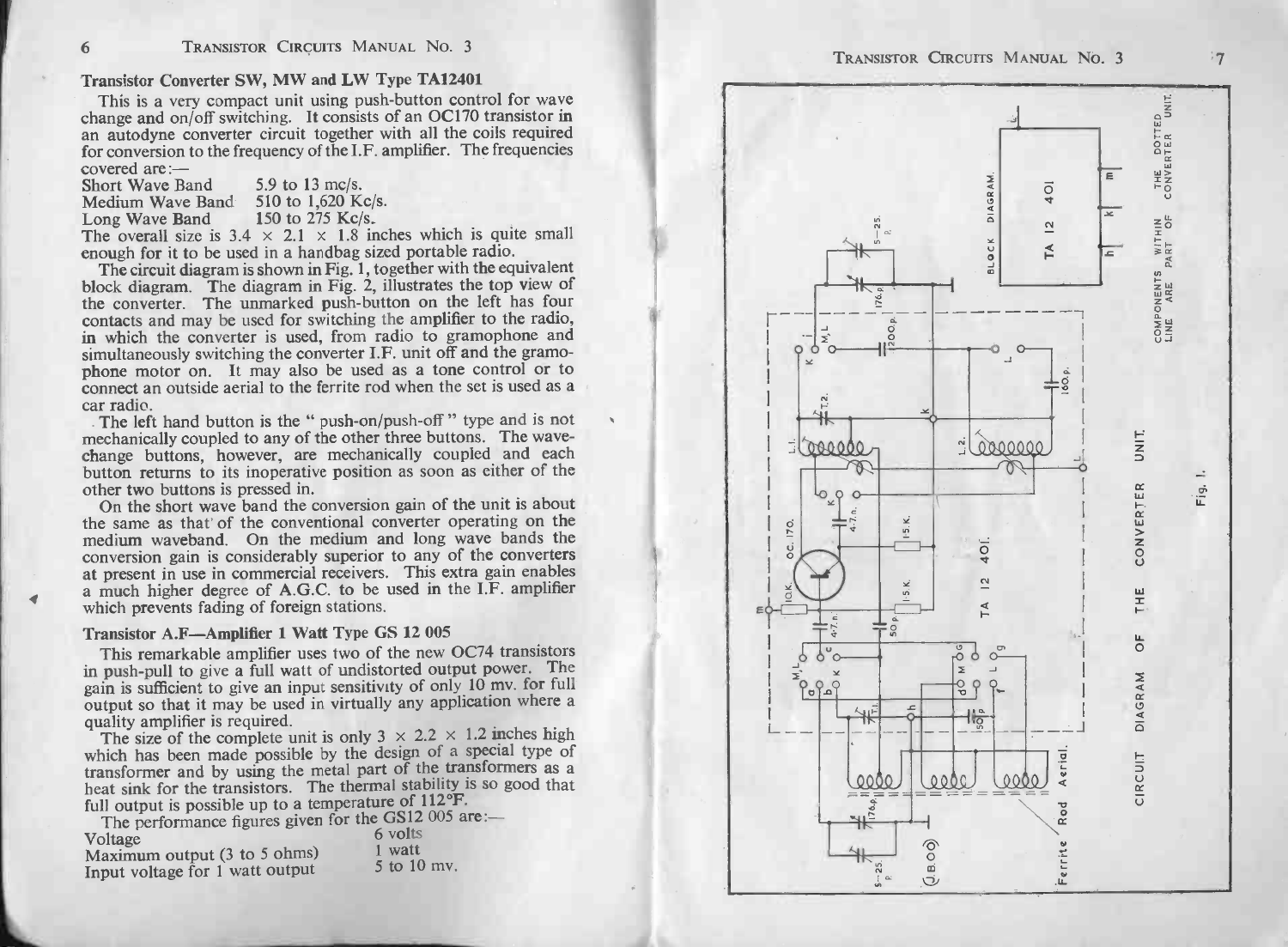



TRANSISTOR CIRCUITS MANUAL NO. 3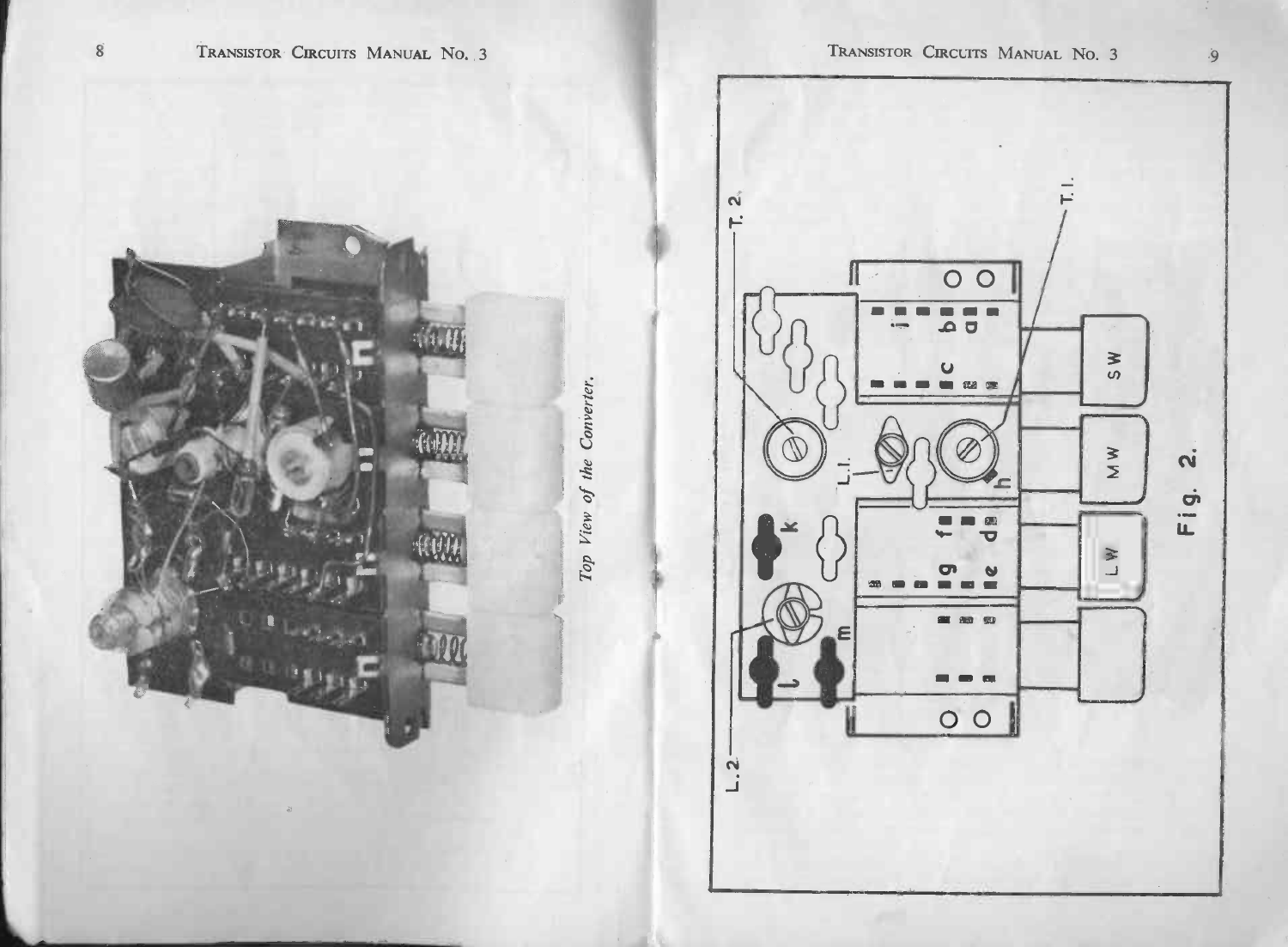

TRANSISTOR CIRCUITS MANUAL NO. 3 11<br>
Input impedance 1.5 to 2K ohms.<br>
Frequency Response  $\pm$  3 dB 60 to 16,000 c/s.<br>
Fig. 3 shows the circuit and block diagrams. The circuit consists **Solution EXECUTS MANUAL NO. 3**<br>
Input impedance<br>
Frequency Response  $\pm$  3 dB 60 to 16,000 c/s.<br>
Fig. 3 shows the circuit and block diagrams. The circuit consists<br>
of a common emitter preamp. directly coupled to the driv Input impedance  $1.5$  to 2K ohms.<br>Frequency Response  $\pm 3$  dB 60 to 16,000 c/s.<br>Fig. 3 shows the circuit and block diagrams. The circuit consists<br>of a common emitter preamp. directly coupled to the driver which<br>operates The method of coupling used between the coupling used between the coupling relationships and secondary of the diverties of coupling used between the first and second stages. The method of coupling used between the first an

the ouput transformer to the input of the driver.<br>
The method of coupling used between the first and second stages<br>
is extremely interesting and leads to very good thermal stability.<br>
The collector of Tr1 is directly coupl The collector of Tr1 is directly coupled to the base of Tr2 so that<br>the frequency response is not degraded by the use of an electrolytic<br>and, at the same time, several components are saved. The bias<br>stabilisation for Tr1 i than that in Tr1 for any given signal, this results in excellent stability

# Transistor 460 Kc/s LF. Amplifier Type 322-0001.

The usual two stage I.F. amplifier, at present in use in commercial Transistor 460 Ke/s LF. Amplifier, at present in use in commercial<br>receivers, depends for its selectivity on only three tuned circuits.<br>The 322-0001 uses five and thus represents a considerable improvement over stage i.r. any increase the size is 3.5 x 1.5 x 1 inches.<br>The 322-0001 uses five and thus represents a considerable improve-<br>ment over past designs. The size is  $3.5 \times 1.5 \times 1$  inches.<br>Two OC169 transistors are

ment over past designs. The size is  $3.5 \times 1.5 \times 1$  inches.<br>Two OC169 transistors are used as common emitter amplifiers and a single diode provides both detection and the required A.G.C.

The 322-0001 uses five and thus represents a considerable improvement over past designs. The size is  $3.5 \times 1.5 \times 1$  inches.<br>Two OC169 transistors are used as common emitter amplifiers and a single diode provides both det The amplifiers are aligned in the factory using sweep generator. The amplifiers are aligned in the factory using sweep generators and oscilloscopes so that the constructor is relieved of this very tricky task. At the same

Courtually square with a bandwidth of precisely 5 Kc/s) amplification<br>factor and stability are all controlled.<br>factor and stability are all controlled.<br>The A.G.C. voltage from the diode is applied only to the first<br>**I.F.** over 57dB.<br>7 Transistor Multi-waveband Superhet The three units iust described may be combined together with a<br>The three units just described may be combined together with a

Transistor Multi-waveband Superhet<br>The three units just described may be combined together with a<br>suitable ferrite rod aerial, twin ganged tuning capacitor, loudspeaker<br>and case to form a first class multi-waveband receive First exist with sufficient set with a sufficient sufficient sufficient sufficient sensitivity and case to form a first class multi-waveband receiver. The completed set will have more than sufficient sensitivity and output and case to form a first class multi-waveband receiver. The completed set will have more than sufficient sensitivity and output power for use as a car radio or main radio for the home as well as a project, were it not for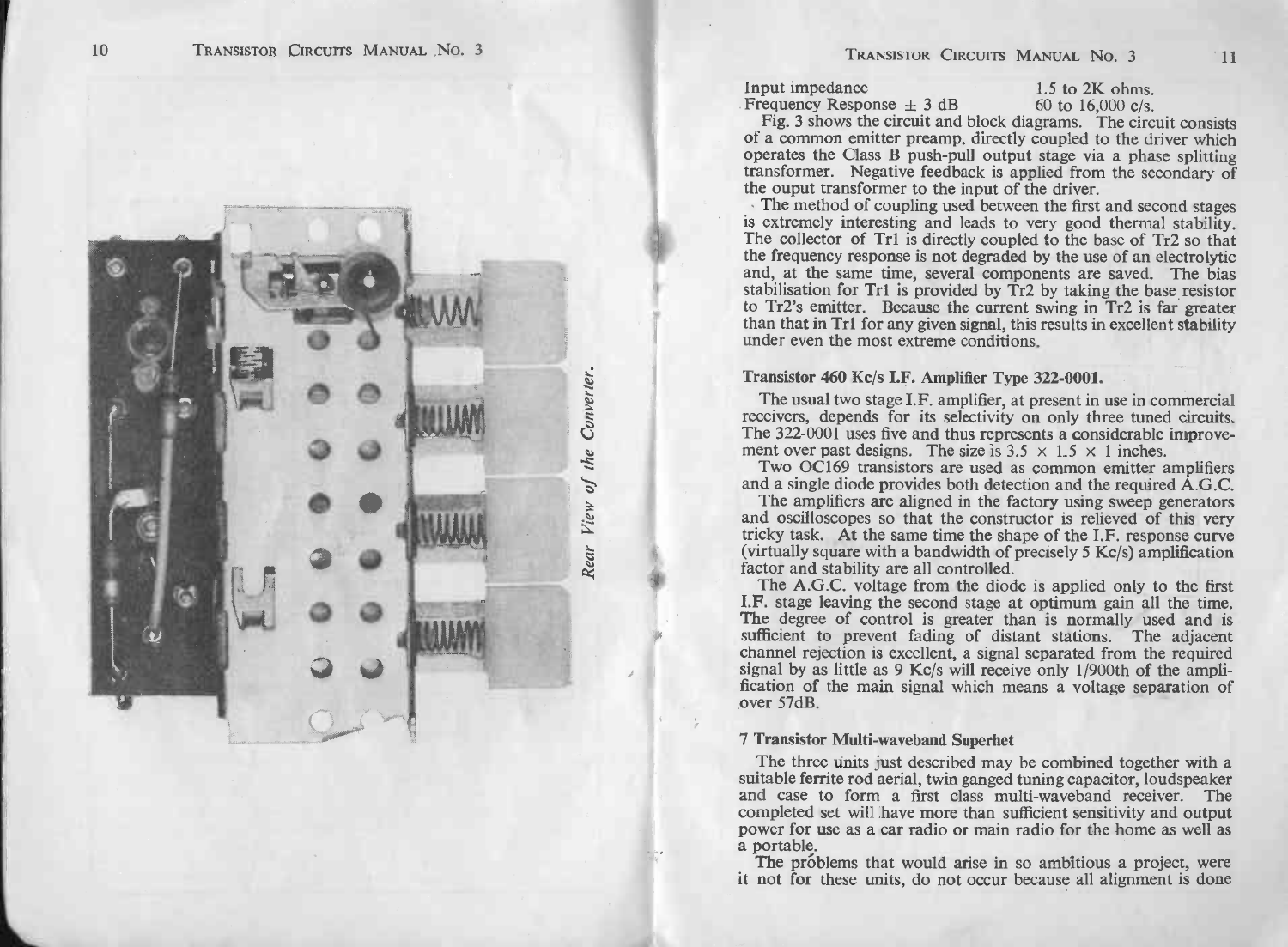



TRANSISTOR CIRCUITS MANUAL No. 3

View of the A.F. Amplifier showing the Printed Circuit,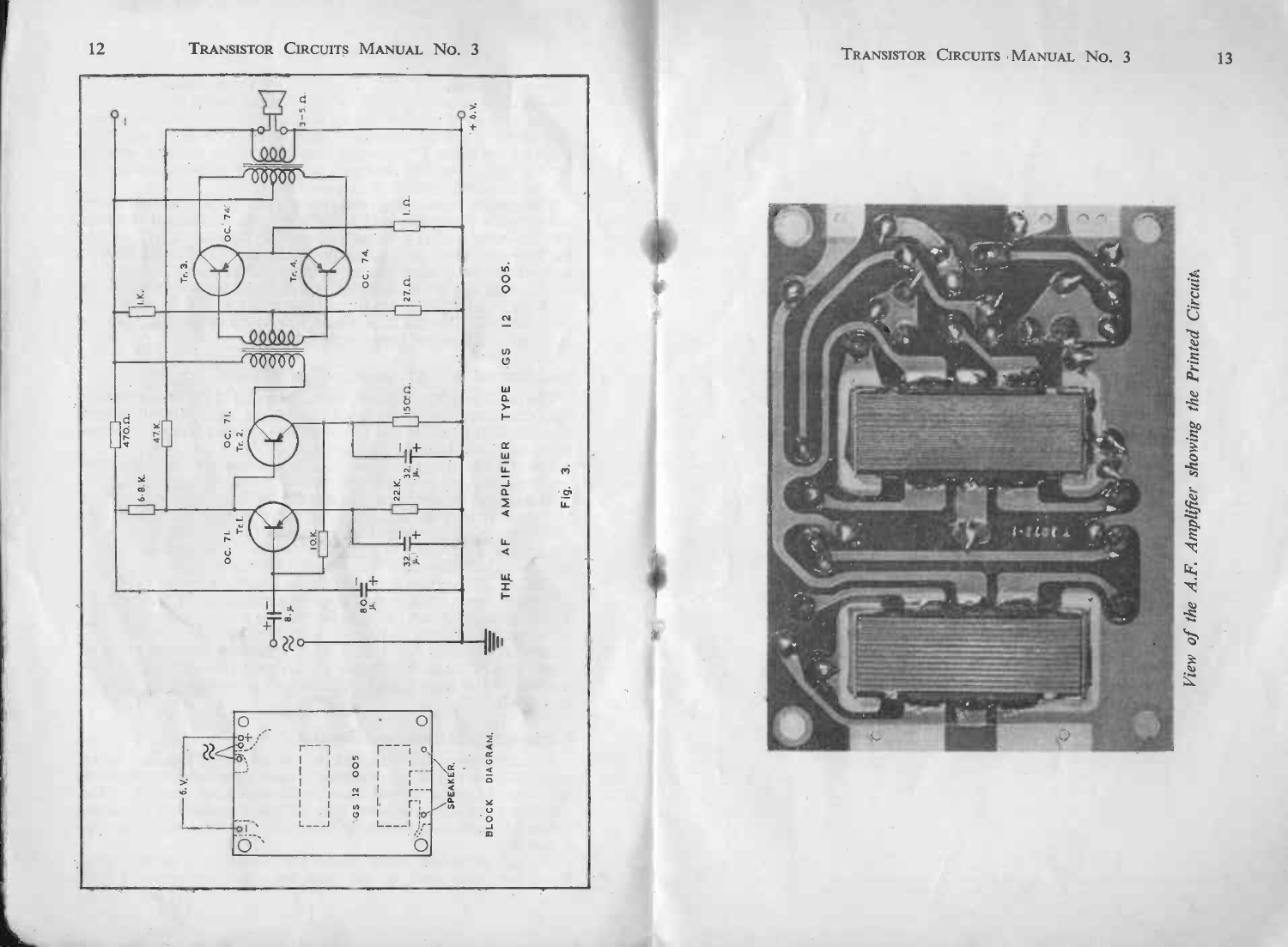



15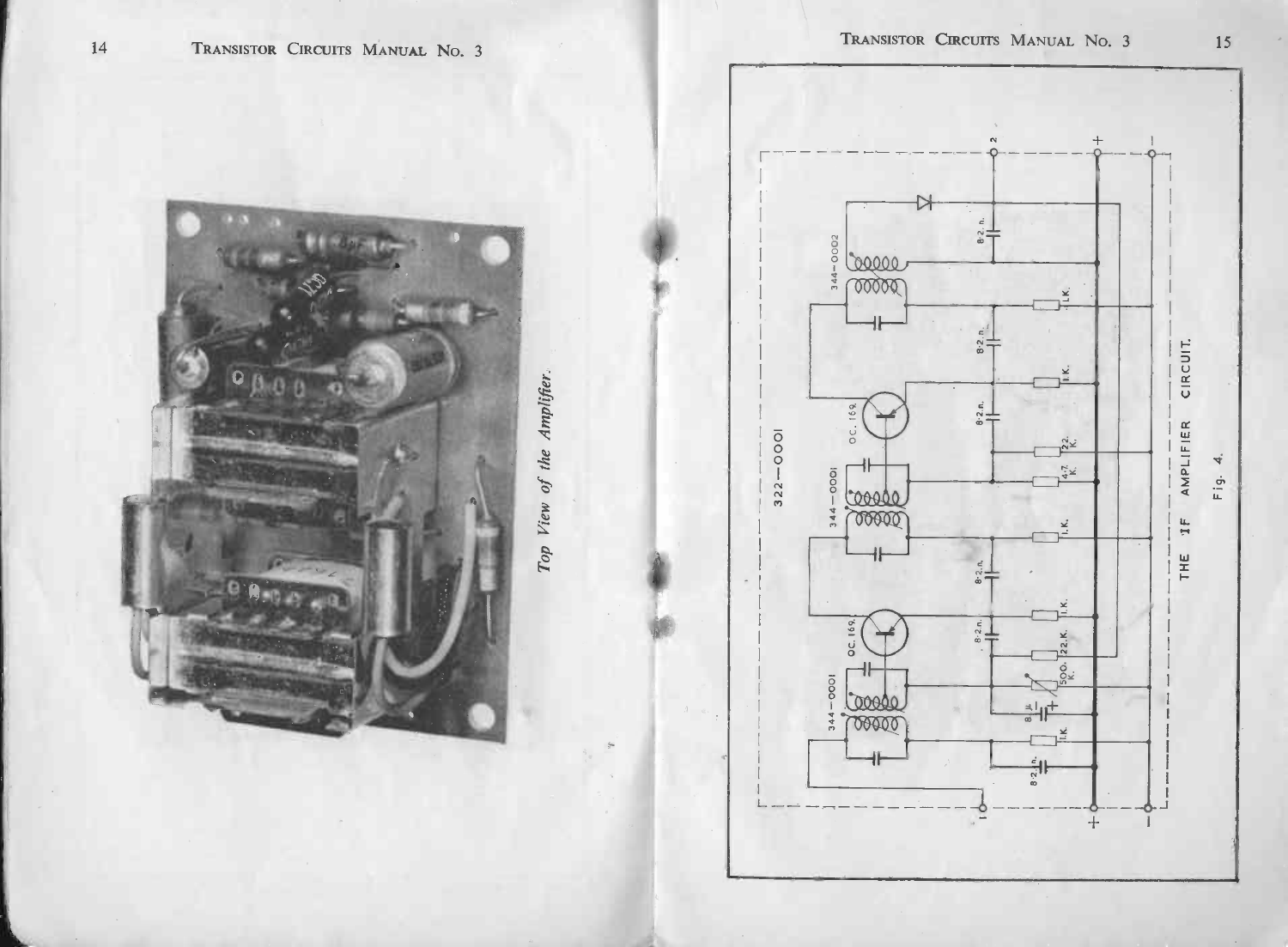$16\,$ 

Printed Circuit Side of the I.F. Amplifier.

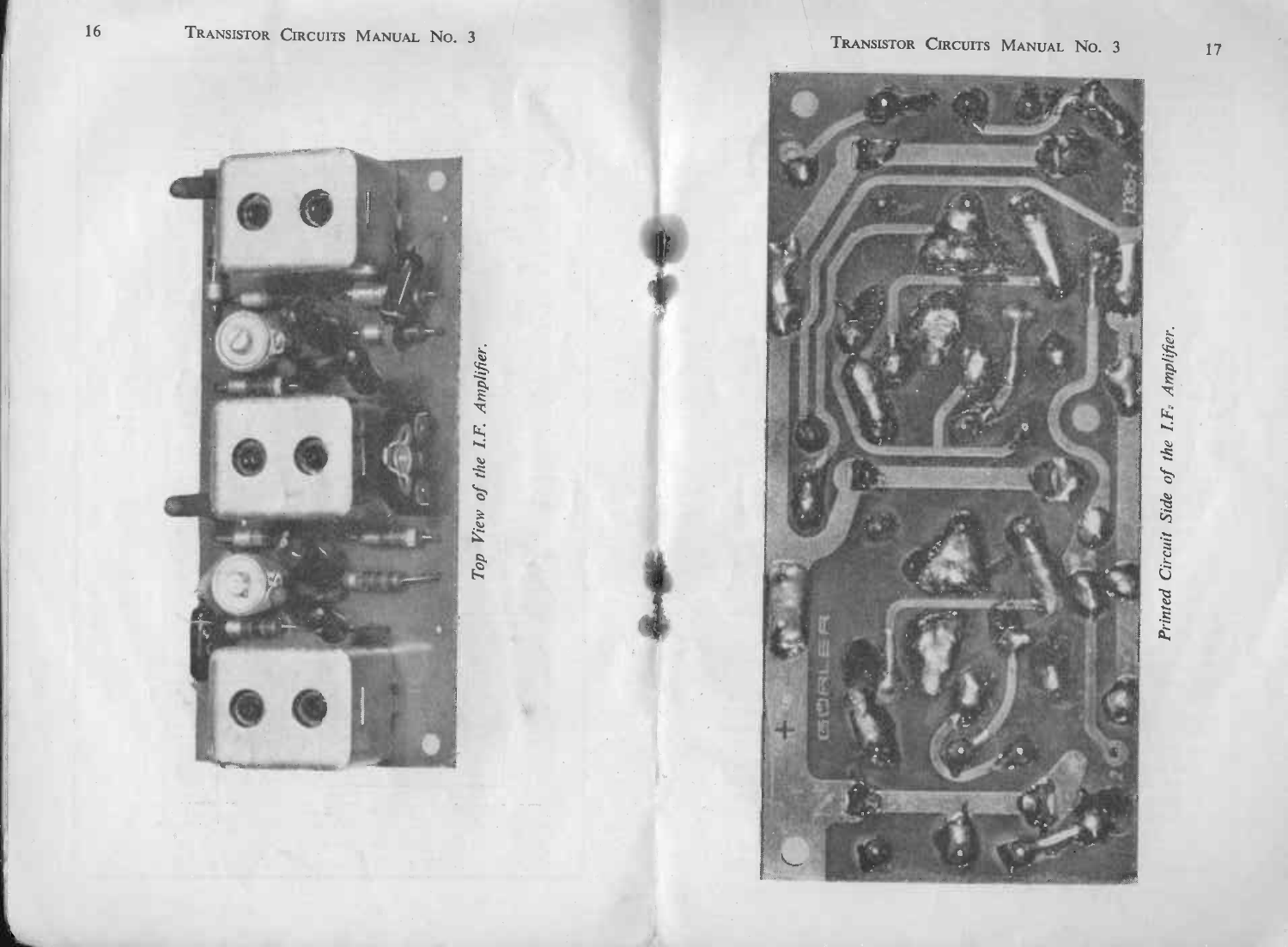18 TRANSISTOR CIRCUITS MANUAL No. 3<br>at the factory. However, should realignment ever become necessary<br>proceed as follows :—start with the broadcast band by adjusting TRANSISTOR CIRCUITS MANUAL No. 3<br>at the factory. However, should realignment ever become necessary<br>proceed as follows:—start with the broadcast band by adjusting<br>the trimmers of the tuning capacitor (Jackson Bros. type JBO proceed as follows:—start with the broadcast band by adjusting<br>the trimmers of the tuning capacitor (Jackson Bros. type JBOO 176<br> $+$  176 pf.) and coil (L2) see Fig. 2. The aerial coil is aligned by<br>sliding coil 1 along th is aligned simply by tuning to 200 Kc/s (Light proceed as follows:—start with the broadcast band by adjusting the tuning to 4 176 pf.) and coil (L2) see Fig. 2. The aerial coil is aligned by sliding coil 1 along the ferrit  $+1/0$  pl.) and Con (E2) sec  $\Gamma$  ag.  $Z$ . The long wave band salighted groil 1 along the ferrite rod (see Fig. 5). The long wave band s aligned simply by tuning to 200 Kc/s (Light programme) and sliding coils 4 and 5 alo Surface simple of the turns of the didding coils 4 and 5 along the rod together for maximum output.<br>On short wave a two point oscillator alignment is obtained with L1 and T2 while the R.F. circuit is aligned with T1 and b reduce the sensitivity. To do justice to the output power available from the amplifier a loudpseaker of reasonable size should be used. For a portable TRANSISTOR Cracurrs MANUAL No. 3 <sup>19</sup>

Following wire gauges.<br>
Let 20 strand 47 S.W.G. Litz.<br>
L2 Single strand enamel covered 25 S.W.G.<br>
L3 10 strand 47 S.W.G. Litz.

L2 Single strand enamel covered 25 S.W.G.<br>
L3 10 strand 47 S.W.G. Litz.<br>
L4 and L5 10 strand 47 S.W.G. Litz.<br>
All the coils are wound on single turns of paper with sufficient L2 Single strand enamel covered 25 S.W.G.<br>
L4 and L5 10 strand 47 S.W.G. Litz.<br>
All the coils are wound on single turns of paper with sufficient<br>
freedom of movement to enable them to slide up and down the rod.<br>
L1 is the All the coils are wound on single turns of paper with sufficient<br>freedom of movement to enable them to slide up and down the rod.<br>L1 is the medium wave coil, L2 the shortwave one and L4 and L5<br>form the long wave coil. L3 L1 is the medium wave coil, L2 the shortwave one and L4 and L5 form the long wave coil. L3 is designed for use with a rod or car aerial. All coils must be wound in the same direction.

If the Home Constructor does not wish to wind these coils, Technical Suppliers Limited have made available the 4 coils Ll, 2, Let is the meanum wave coil, L2 the shortwave one and L4 and L3<br>form the long wave coil. L3 is designed for use with a rod or car<br>acrial. All coils must be wound in the same direction.<br>If the Home Constructor does not wis Technical Suppliers Limited have made available the 4 coils L1, 2, 3, 4 and 5 at a retail price of 9/6d. for the complete set. These car be ordered from your radio dealer.<br>The letters associated with the connections to the form the long wave coil. L3 is designed for use with a rod or car<br>aerial. All coils must be wound in the same direction.<br>If the Home Constructor does not wish to wind these coils,<br>Technical Suppliers Limited have made ava

Since the sensitivity of the receiver is dependent on the signal delivered to the converter from the aerial, considerable care should be taken to ensure that the coils are wound neatly and correctly. Fig. 6 illustrates, in

be connected to the converter.<br>Since the sensitivity of the receiver is dependent on the signal<br>delivered to the converter from the aerial, considerable care should<br>be taken to ensure that the coils are wound neatly and co be taken to ensure that the coils are wound neatly and correctly.<br>Fig. 6 illustrates, in block diagram form, the interconnection of<br>the units to form a complete receiver. The points for connection<br>on the printed circuit bo on the printed circuit boards of the I.F. and A.F. amplifiers are clearly marked on the boards themselves and may be seen from the photographic illustrations in this book. The connections to the converter are illustrated i

expectively marked on the boards dielinserves and may be seen from the photographic illustrations in this book. The connections to the converter are illustrated in Fig. 2.<br>Details are given for the connection of a crystal because are given for the converter.<br>The may be omitted if this facility is not required. When used, this is<br>switched in and out of circuit by means of the left hand switch on the<br>converter.<br>The layout of the receiver is n

converter.<br>The layout of the receiver is not at all critical as each of the units<br>is stable within itself and is therefore unaffected by its surroundings. The aerial rod should, however, be kept away from any large pieces of metal such as the speaker chassis which would damp it down and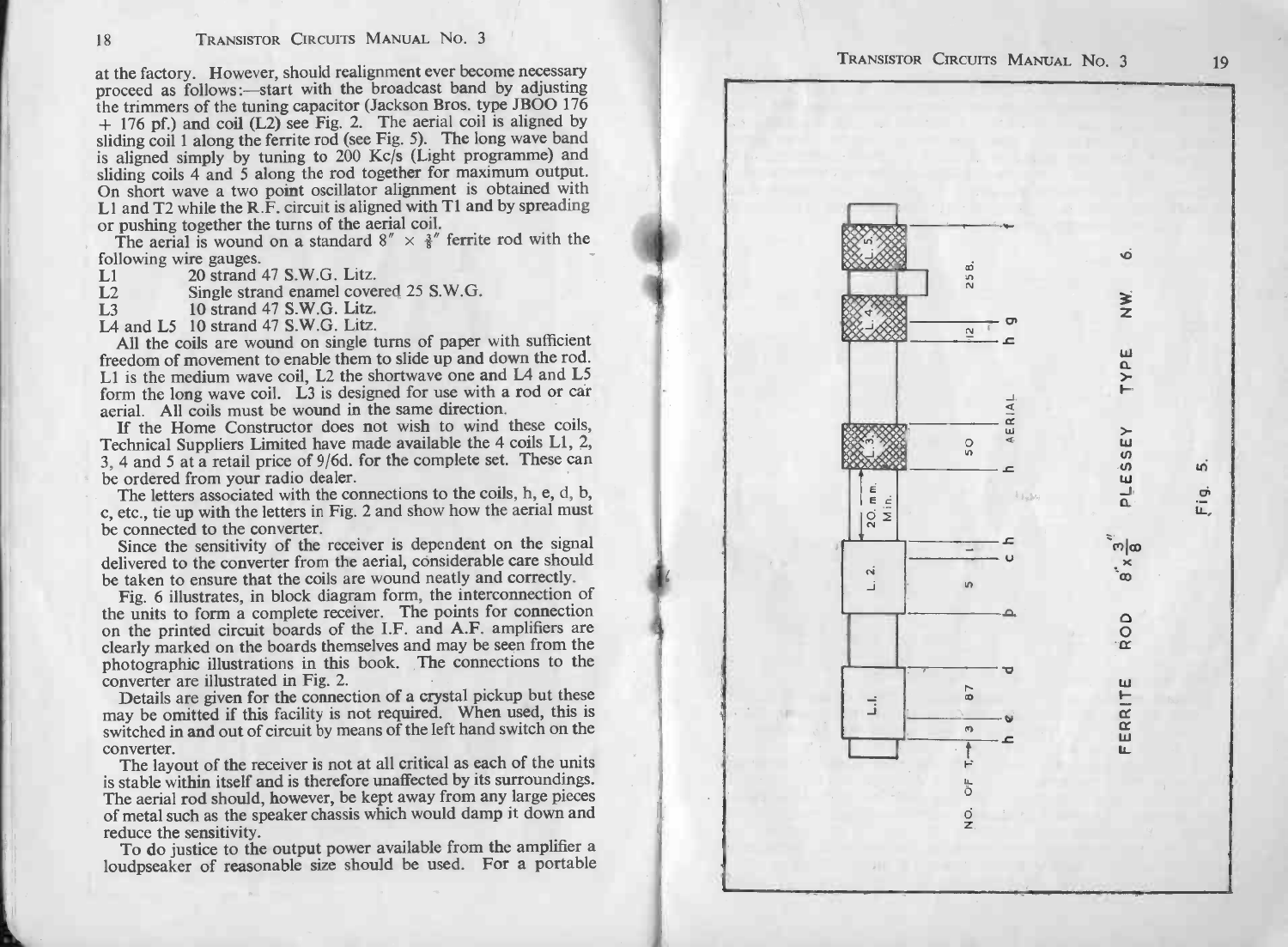20 TRANSISTOR CIRCUITS MANUAL NO. 3<br>receiver a  $7'' \times 4''$  elliptical will probably be ideal and an output<br>socket can be used for plugging into a larger speaker in an enclosure receiver a  $7'' \times 4''$  elliptical will probably be ideal and an output socket can be used for plugging into a larger speaker in an enclosure when the set is used in the house. For use in a car a speaker of receiver a  $7'' \times 4''$  elliptical will probably be ideal and an output socket can be used for plugging into a larger speaker in an enclosure when the set is used in the house. For use in a car a speaker of about  $10'' \times 5''$  TRANSISTOR CIRCUITS MANUAL No. 3<br>receiver a  $7'' \times 4''$  elliptical will probably be ideal and an output<br>socket can be used for plugging into a larger speaker in an enclosure<br>when the set is used in the house. For use in a c when the set is used in the house. For use in a car a speaker of about  $10'' \times 5''$  should be used, preferably one with a high gauss magnet as the background noise level is usually fairly high. A  $7'' \times 4''$  should, however,

The use of a telescopic rod aerial will enhance the performance considerably, particularly on the short wave band where the ferrite rod aerial will be relatively insensitive. considerably, particularly<br>
rod aerial will be relatively<br>
Components List<br>
1 Plessey Ferramic Rod. 8<br>
1 176 + 176 pf. tuning ca<br>
1 470 ohm.  $\frac{1}{4}$  watt resistor<br>
1 10K ohm  $\frac{1}{4}$  watt resistor

## Components List

1 Plessey Ferramic Rod.  $8'' \times \frac{3}{8}''$  type N.W.6.<br>
1 176 + 176 pf. tuning capacitor. Jackson Bros. Type JB.00. 1 470 ohm.  $\frac{1}{2}$  watt resistor

1 470 ohm.  $\frac{1}{4}$  watt resistor<br>1 10K ohm  $\frac{1}{4}$  watt resistor<br>1 50K ohm  $\frac{1}{4}$  watt resistor

1 500K ohm  $\frac{1}{2}$  watt resistor

1 10K ohm  $\frac{1}{4}$  watt resistor<br>1 50K ohm  $\frac{1}{4}$  watt resistor<br>1 500K ohm  $\frac{1}{4}$  watt resistor<br>1 80 microfarad 6 v.w. electrolytic (value not critical) 1 50.0K ohm  $\frac{1}{4}$  watt resistor<br>1 80 microfarad 6 v.w. electrolytic (value no<br>1 100 microfarad 6 v.w. electrolytic (value no<br>1 0.04 microfarad paper capacitor<br>1 100K ohm log. potentiometer with switch

1 50K ohm  $\frac{1}{4}$  watt resistor<br>1 500K ohm  $\frac{1}{4}$  watt resistor<br>1 80 microfarad 6 v.w. electrolytic (value not critical)<br>1 100 microfarad 6 v.w. electrolytic (value not critical)

1 100 microfarad 6 v.w. electrolyt<br>1 0.04 microfarad paper capacitor<br>1 100K ohm linear potentiometer w<br>1 3 or 5 ohm speaker<br>1 6 volt battery 1 100K ohm log. potentiometer<br>1 100K ohm linear potentiometer<br>1 3 or 5 ohm speaker<br>1 6 volt battery<br>1 Görler amplifier type GS12005 1 100K ohm linear potentiometer<br>
1 3 or 5 ohm speaker<br>
1 6 volt battery<br>
1 Görler amplifier type GS12005<br>
1 I.F. amplifier type 322-0001

1 Converter type TA 12401

The above three units are distributed in this country by Technical Suppliers Limited and should be available from your local dealer. 1 100K ohm linear potentiometer<br>1 3 or 5 ohm speaker<br>1 6 volt battery<br>1 Görler amplifier type GS12005<br>1 I.F. amplifier type 322-0001<br>Converter type TA 12401<br>The above three units are distributed in this country by Technica Suppliers Limited and should be available from your local dealer.<br>If he does not have them in stock you can ask him to order them<br>for you from the suppliers.<br>The Ferramic aerial rod is also available through Technical<br>Supp

The Ferramic aerial rod is also available through Technical Suppliers Limited from all radio dealers at a price of  $5/0d$ .<br>Using the GS 12 005 as a high quality Amplifier

The smooth frequency response and high output of the GS 12 005 printed circuit amplifier make it suitable for inclusion in High Fidelity systems. When used to feed a speaker of reasonable Figure 1. When used to feed a speaker of the GS 12005 printed circuit amplifier make it suitable for inclusion in High Fidelity systems. When used to feed a speaker of reasonable sensitivity in an enclosure the ouptut is s Fidelity systems. When used to feed a speaker of reasonable<br>sensitivity in an enclosure the ouptut is sufficient to fill a small hall<br>and when used in even a large drawing room a wide margin of<br>output power is available.<br>T

phenometrical type. When and when a large drawing room a wide margin of and when used in even a large drawing room a wide margin of output power is available.<br>The sensitivity is sufficient for use with low output magnetic using the amplifier with the latter, however, it is necessary to include a resistance network to prevent the low input impedance from damping the high output impedance of the transducer. Most F.M. tuners have low output im The sensitivity is sufficient for use with low output magnetic pick-ups and is more than adequate for the crystal type. When

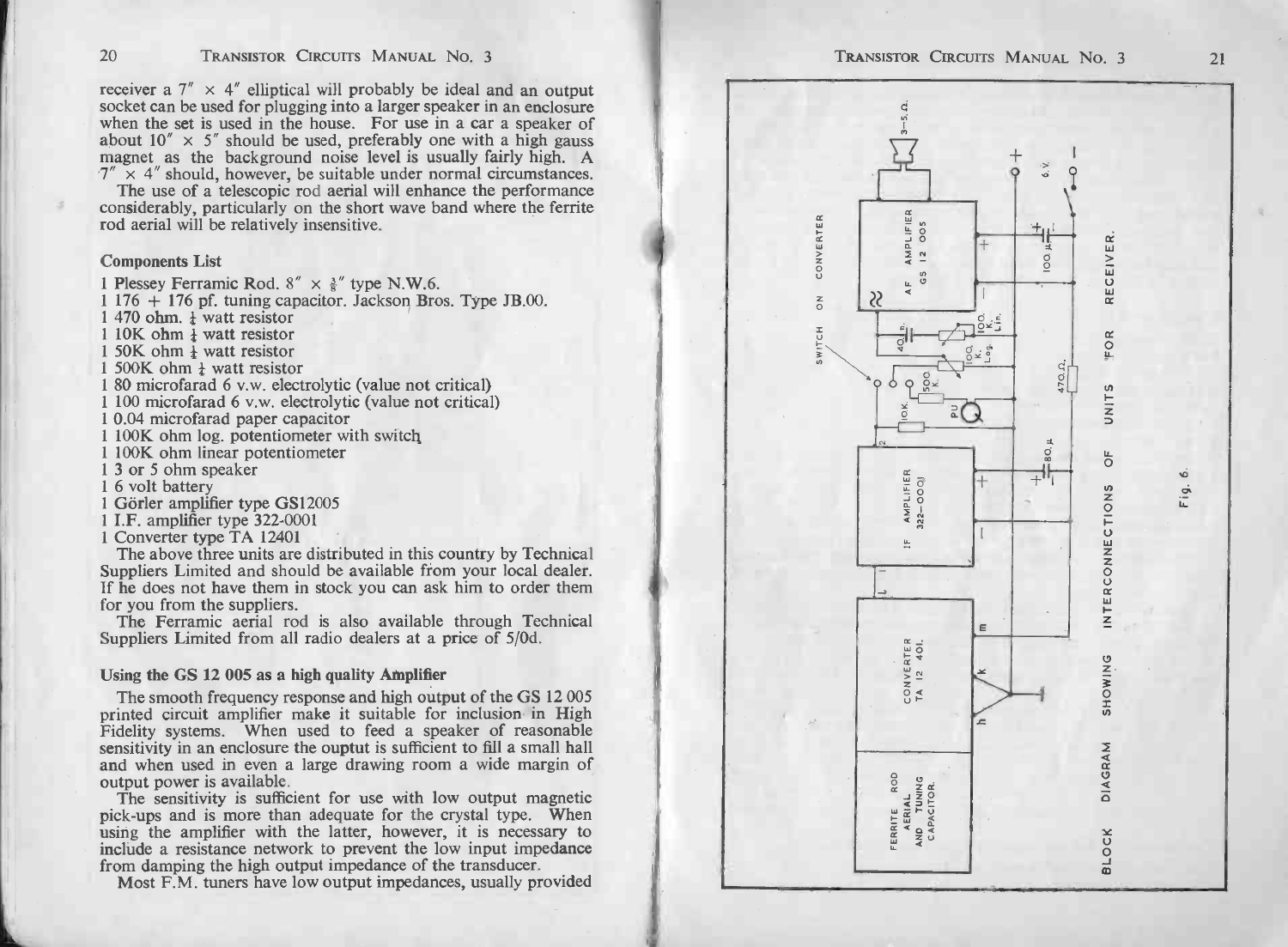by a cathode follower, and these may be fed directly to the amplifier. As the output of this type of tuner may well be in the region of half a volt it will overload the amplifier unless some form of attenuation by a cathode follower, and these may be fed directly to the amplifier.<br>As the output of this type of tuner may well be in the region of half<br>a volt it will overload the amplifier unless some form of attenuation<br>is provided

As the output of this type of tuner may well be in the region of half<br>a volt it will overload the amplifier unless some form of attenuation<br>is provided, a volume control should, therefore, be included in the<br>input circuitr treble cut. A full output of 1 watt will be obtained from the will only be required on absolute peaks a pick-up providing a mean output of 100 my. should be quite adequate.

# Components List

 $\frac{200 \text{ mV}}{220 \text{K} + \text{watt resistor}}$ 500K volume control  $220K \frac{1}{4}$  watt resist<br>500K volume control<br>100K tone control 220K <sup>1</sup> watt resistor<br>500K volume control<br>100K tone control<br>0.01 microfarad paper capacitor<br>Amplifier type GS12 005<br>3 to 5 ohm loudspeaker From Volume<br>100K tone co<br>0.01 microfar<br>Amplifier typ<br>3 to 5 ohm lc<br>6 volt battery Fig. 8 illustrated paper capacitor<br>
10.01 microfarad paper capacitor<br>
Amplifier type GS12 005<br>
3 to 5 ohm loudspeaker<br>
6 volt battery<br>
Fig. 8 illustrates the circuitry required for using the amplifier with

a signal producing device of comparatively low output impedance.<br>
Fig. 8 illustrates the circuitry required for using the amplifier with<br>
a signal producing device of comparatively low output impedance.<br>
With very low impe Fig. 8 illustrates the circuitry required for using the amplifier with<br>a signal producing device of comparatively low output impedance.<br>With very low impedance devices the 5K ohm resistor and the<br>0.05 microfarad capacitor farad capacitor is used to provide a switched tone control. In the 1 position of switch S.1. it provides a treble cut and in the 2 position a treble boost. If a three position switch is used the third contact a may be lef

Also in Fig. 8 is the circuit of a crystal set which may be coupled<br>to the amplifier. L1 is a standard crystal set coil and D is an<br>ordinary germanium crystal diode such as the Mullard OA70.<br>Whilst the selectivity is not v Whilst the selectivity is not very high the quality will be as good as can be obtained on the medium wave band with any type of receiver. In the daytime the problem of selectivity is easily overcome by reducing the aerial In the daytime the problem of selectivity is easily overcome by<br>In the daytime the problem of selectivity is easily overcome by<br>reducing the aerial length until the set is only sensitive enough to<br>receive the home, light a Freducing the aerial length until the set is only sensitive enough to<br>receive the home, light and third programmes. In most cases these<br>are all it will receive anyway. At night, however, the circuit is less<br>satisfactory be fit a low value trimmer, about 100 pf., between it and<br>Components list for low impedance input and crystal set satisfactory because it<br>satisfactory because it<br>separate the programme<br>find the set ideal. One<br>fit a low value trimmer<br>Omponents list for low<br>10K ohm volume control<br>5K ohm  $\frac{1}{4}$  watt resistor.

**Components list for low impedance inp**<br>10K ohm volume control with switch.



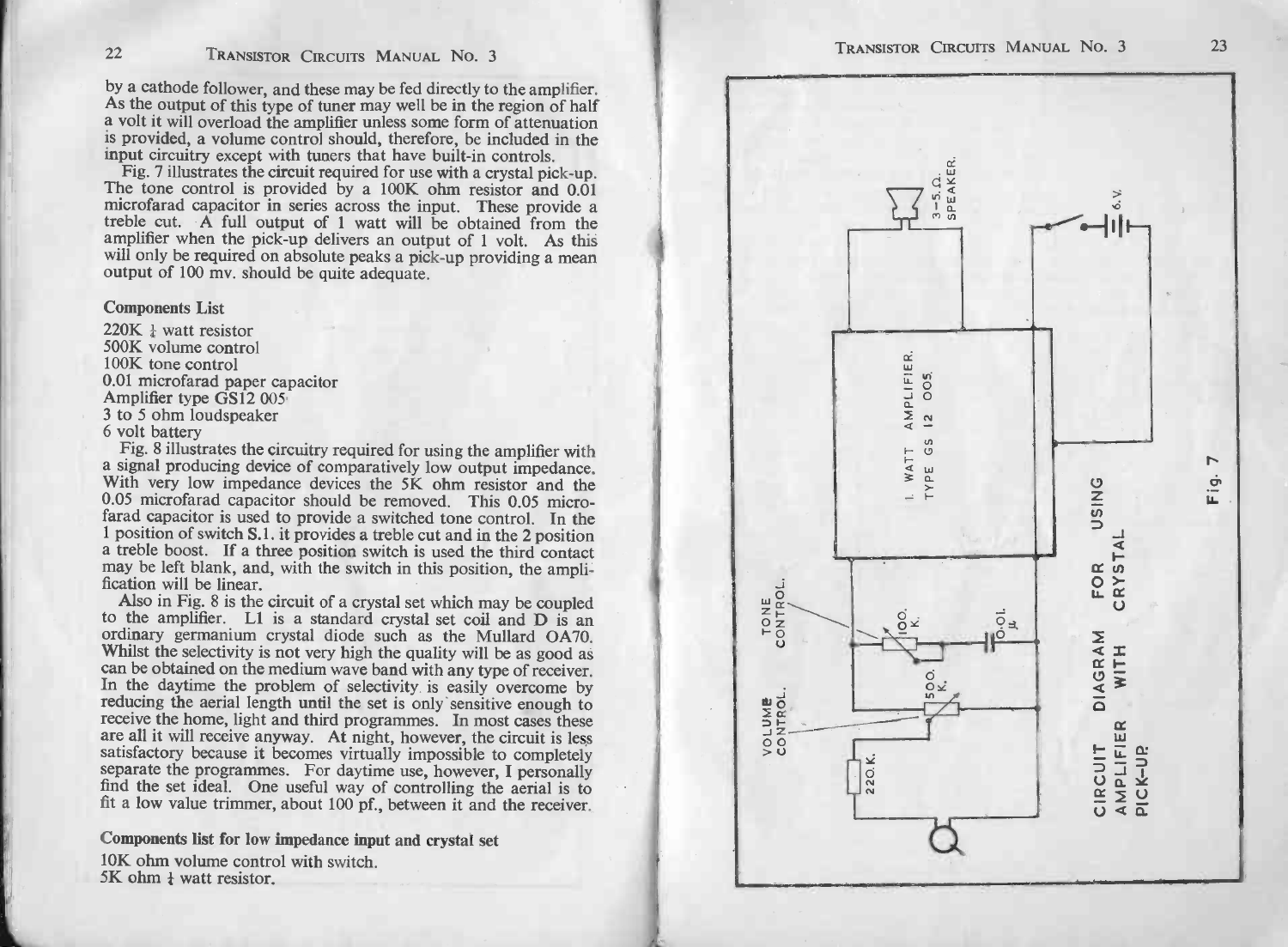

As is customary, the loudspeakers in this apparatus serve as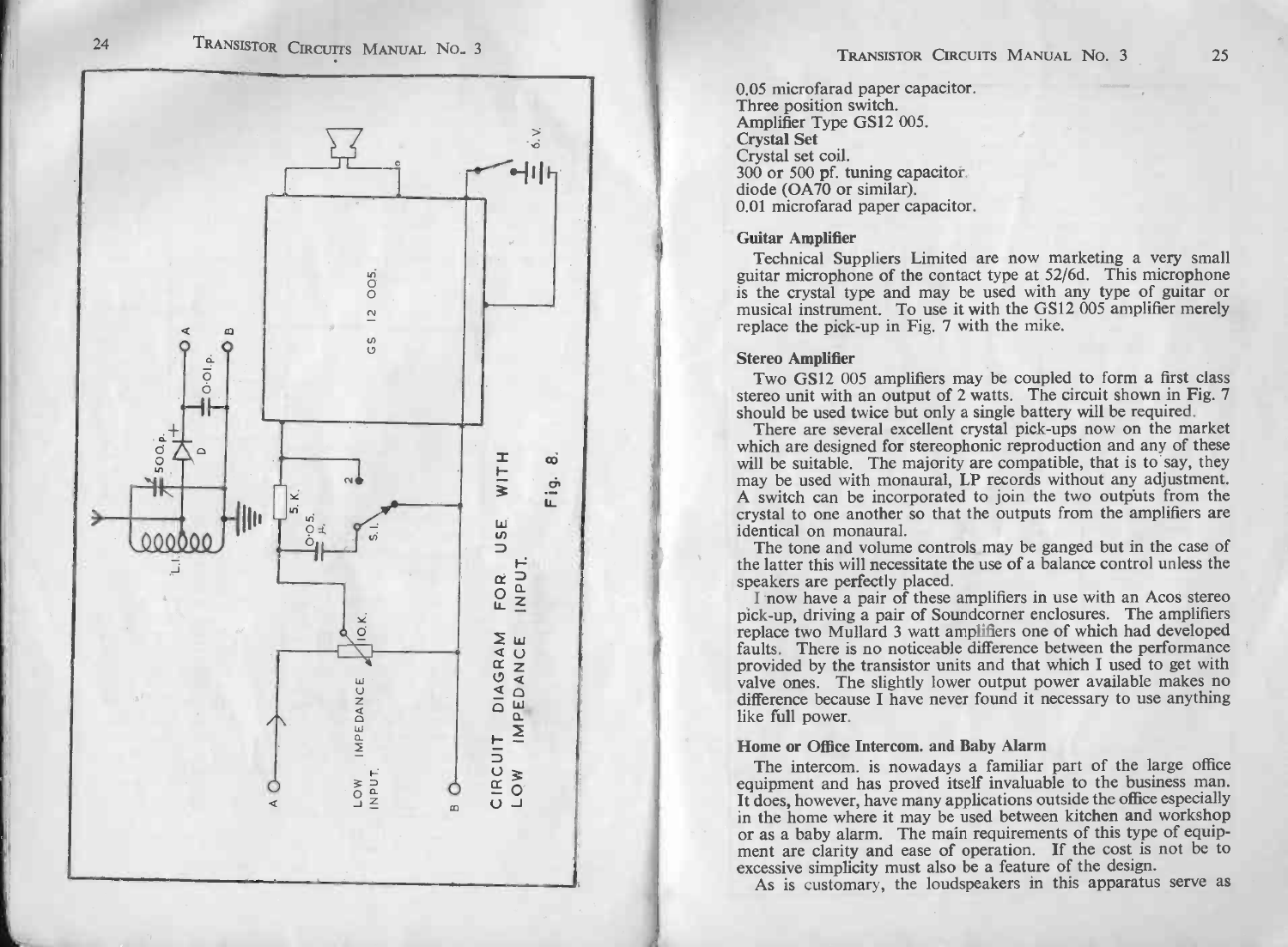

microphones as well. This reduces the cost and also means that the speaker may be some distance away from the intercom. since the large cone area means excellent sensitivity. Because the microphones as well. This reduces the cost and also means that the peaker may be some distance away from the intercom. Since the parties is a high quality one, rather than the usual over-<br>strained valve amplifier, the perf the air was been are a metal which may be preset. The usual over-<br>strained valve amplifier, the performance is excellent. The only<br>controls required are the on/off switch, a talk/listen switch and a<br>volume control which ma

controls required are the on/off switch, a talk/listen switch and a volume control which may be preset.<br>The method of operation is simple, with S2 in the position shown<br>in the diagram LS.1 is acting as the microphone. The volume control which may be preset.<br>The method of operation is simple, with S2 in the position shown<br>in the diagram LS.1 is acting as the microphone. The current<br>generated is fed to T.1 which matches the 3 ohm impedance o generated is fed to T.1 which matches the 3 ohm impedance of the speaker to the 1.5K to 2K ohm impedance of the amplifier input.<br>T.1 should have a turns ratio of about  $25 : 1$  but this is not very critical and virtually a speaker to the 1.5K to 2K ohm impedance of the amplifier input.<br>T.1 should have a turns ratio of about  $25 : 1$  but this is not very critical and virtually any small output transformer will be satisfactory. The output from is thrown to its other position the functions of the two speakers are<br>reversed, LS.1 becomes the output or speaker end and LS.2<br>becomes the microphone.<br>The amplifier, battery transformer and all the controls should be

mounted in one case with one of the speakers. Only the other is thrown to its other position the functions of the wo speakers are reversed, LS.1 becomes the output or speaker end and LS.2 The amplifier, battery transformer and all the controls should be mounted in one case with one for connection between the two units.<br>In many installations more than two stations will be required.

speaker is mounted in the other case and only two leads are required<br>In many installations more than two stations will be required.<br>This presents no problems and as many extra stations as are required<br>may be added; each ad In many installations more than two stations will be required.<br>This presents no problems and as many extra stations as are required<br>may be added; each additional unit consisting only of a speaker.<br>At the master unit a sing may be added; each additional unit consisting only of a speaker.<br>At the master unit a single pole switch must be added for selecting<br>the station required. This single pole switch will need to have as<br>many positions as ther required purely for use a baby alarm the switch purely of a speaker.<br>At the master unit a single pole switch must be added for selecting<br>the station required. This single pole switch will need to have as<br>many positions as omitted. The sensitivity will be great enough to pick-up any sounds of crying anywhere in the room in which the speaker is placed.

## Components List

placed.<br>Components List<br>2 Loudspeakers, 3 ohm voice coils, 5 inch diameter or similar.<br>T1. 25 : 1 output transformer.

T1. 25 : 1 output transformer.<br>S1. On/off switch.

S2. double pole, double throw switch.

Vol. Control. 5K ohms.<br>Görler Amplifier type GS12 005.

If the intercom. is to be built for home use the main control unit S1. On/off switch.<br>S2. double pole, double throw switch.<br>Vol. Control. 5K ohms.<br>Görler Amplifer type GS12 005.<br>If the intercom. is to be built for home use the main control unit<br>will most probably be used in the kitchen in Sol. Control. 5K ohms.<br>
Görler Amplifier type GS12 005.<br>
If the intercom. is to be built for home use the main control unit<br>
will most probably be used in the kitchen in which case the addition<br>
of a radio tuner will incre Görler Amplifier type GS12 005.<br>If the intercom, is to be built for home use the main control unit<br>will most probably be used in the kitchen in which case the addition<br>of a radio tuner will increase its versatility and use of a radio tuner will increase its versatility and usefulness. As the installation will probably be fixed, the crystal set type of tuner is the cheapest and, in many ways, the best type to use. In the components list I hav

chosen because this size gives a sufficiently good output to provide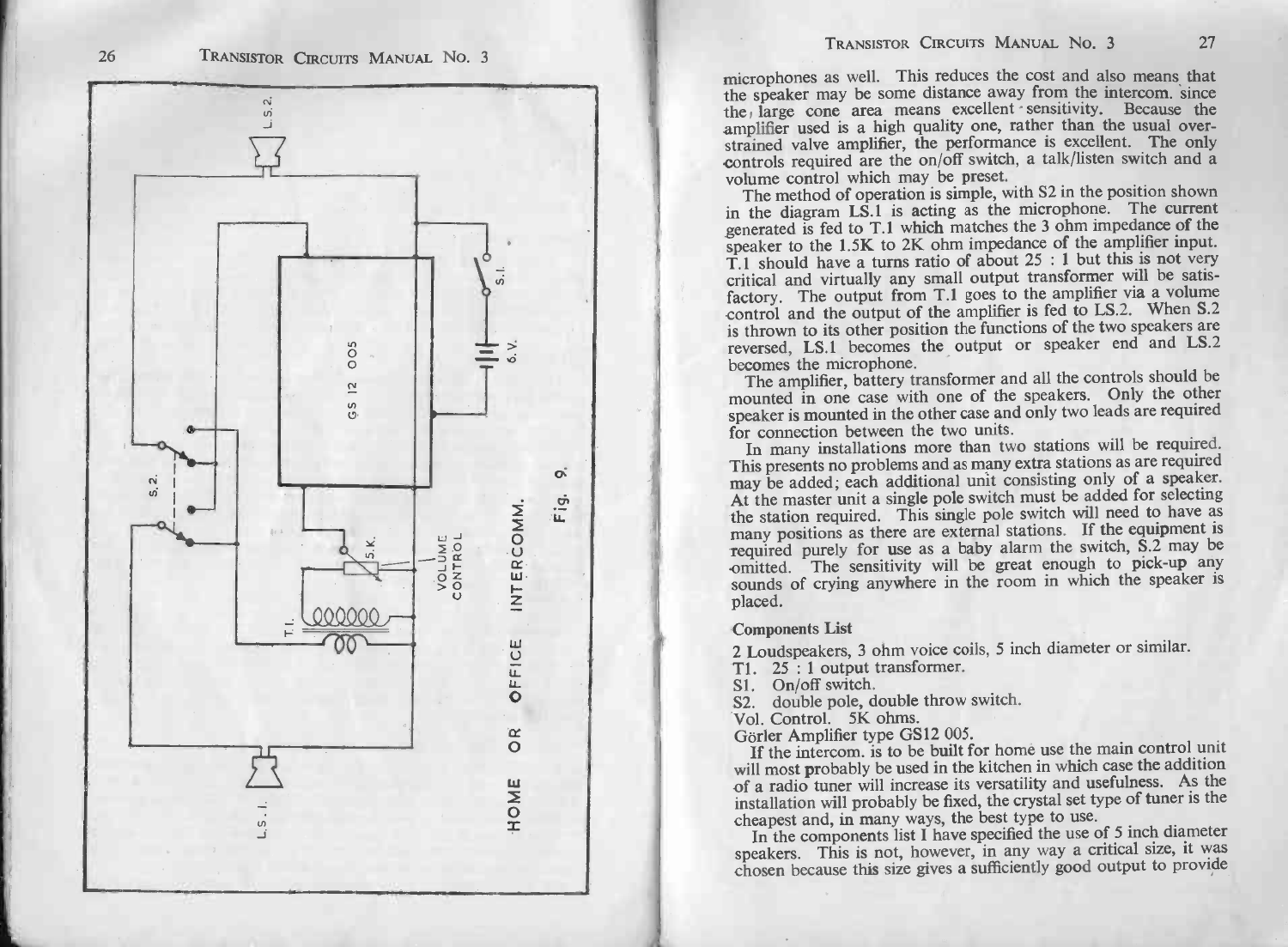28 TRANSISTOR CIRCUITS MANUAL No. 3<br>clarity under very noisy conditions. Where the equipment is built CONSIDER TRANSISION CIRCUITS MANUAL NO. 3<br>Clarity under very noisy conditions. Where the equipment is built<br>for use in quiet surroundings the speaker size will be far less import-<br>ant but it must be remembered that the sen acoustic power when driven by a speaker size will be far less import-<br>and but it must be remembered that the sensitivity of the speaker as<br>a microphone depends on the strength of the magnet and the size<br>of the cone so that Next amplifier it may not produce<br>sufficient electrical power when used as a microphone.<br>Versatile Signal Tracer<br>A really good signal tracer is one of the most useful pieces of equipment a service engineer or radio enthusiast can have. Besides the cone so that whilst a low gauss unit will produce quite sufficient acoustic power when driven by a 1 watt amplifier it may not produce sufficient elect

and alignment. The fact that the former is feasible may cause a<br>few raised eyebrows, but the trace made by an oscillator on a<br>C.R.T. is merely an optical representation of the electrical signal<br>which the operator has learn the signal tracer may be used to provide an audible representation of the signal which may also be interpreted by anyone familiar with the sounds produced by the various types of signal. It is surprising how soon one learn or the sounds produced by the various types of signal. It is<br>with the sounds produced by the various types of signal. It is<br>surprising how soon one learns to differentiate aurally, between a<br>good sine wave and a poor one a

madic but different magnitude. For example, when testing a<br>receiver the gain of one of the stages may be in question in which<br>case it can be rapidly determined by listening to the signal first at<br>the input and then at the to be used with modulated R.F. signals of any frequency up to<br>about  $100 \text{ mc/s}$ . The A.F. probe is straight forward except that a<br>50K ohm resistor is included in the input to raise the effective input<br>impedance of the uni 250K ohm and 1M ohm to improve the matching.<br>Components List valve equipment, where the impedances involved are considerably higher, the value of this resistor should be increased to between

| <b>Components List</b> |                                                         |
|------------------------|---------------------------------------------------------|
| A.F. Probe             | 0.1 microfarad paper capacitor.<br>50K ohm resistor.    |
| R.F. Probe             | Co-axial cable and plug.<br>0.01 microfarad capacitor.  |
|                        | Mullard OA70 crystal diode.<br>Co-axial cable and plug. |

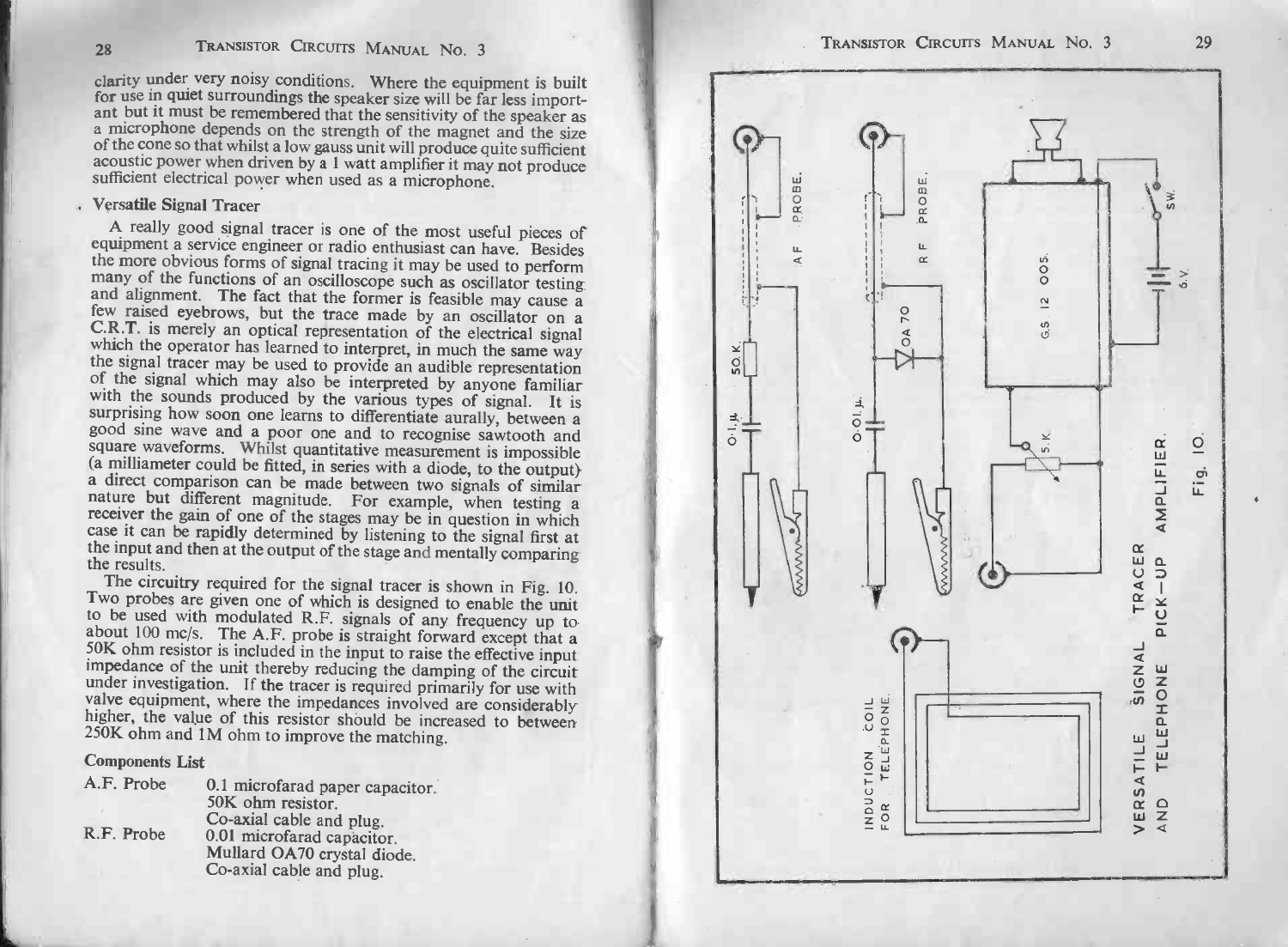.<br>Co-axial socket.<br>5K ohm volume control with switch. Co-axial socket.<br>5K ohm volume contra<br>Speaker (3 to 5 ohms).<br>GS 12 005 amplifier. Speaker (3 to 5 ohms).<br>GS 12 005 amplifier.<br>Telephone Pick-up Amplifier

The most immediately obvious method of bringing a telephone output up to loudspeaker strength is to place a microphone feeding an amplifier near the earpiece of the telephone headset. This is Telephone Pick-up Amplifier<br>The most immediately obvious method of bringing a telephone<br>output up to loudspeaker strength is to place a microphone feeding<br>an amplifier near the earpiece of the telephone headset. This is<br>un The most immediately obvious method of bringing a telephone<br>output up to loudspeaker strength is to place a microphone feeding<br>an amplifier near the earpiece of the telephone headset. This is<br>unsatisfactory, however, becau be fed to the speaker. It would also be difficult to preversation will<br>due to feedback from the speaker to the microphone. Fortunately<br>there is a far more satisfactory method which is also simpler.<br>An induction coil is pla An induction coil is placed near the main body of the phone or the earpiece and this picks up both sides of the conversation by inductive coupling.<br>The coil may be homewound in which case a flat coil consisting

due to recovack from the speaker to the microphone. Fortunately<br>there is a far more satisfactory method which is also simpler.<br>An induction coil is placed near the main body of the phone or the<br>earpiece and this picks up TC.1645. It is designed to match the transistor input impedance<br>and produces an output of 100 mV, which is more than sufficient<br>for use with the Görler amplifier. The overall size is  $\frac{3}{4}'' \times \frac{1}{4}''$ .<br>Loudhailer

and produces an output of 100 mV. which is more than sufficient<br>for use with the Görler amplifier. The overall size is  $\frac{3}{4}$ "  $\times \frac{1}{4}$ ".<br>Loudhailer<br>One application for the pre-constructed amplifier which may be of<br> 1000 ohms impedance and a speaker capable of handling 1 watt, preferably the re-entrant horn type which is designed for this type of application. There should be provision for a virtually air tight seal between the microph

The I.F. strip type 322-0001 has many possible applications beside that described in the beginning of the book. It may be used in a conventional transistor portable in which application it will improve the performance cons obtained with the usual two stage I.F. amplifier using the OC45 type of transistor. The OC169's used are drift transistors with cut-off frequencies of about 100 mc/s and they have a maximum possible

30. TAxsassrow. Checkra is Mass 161 (2) Taxsassrow. Checkra is a 13 (3) Taxsassrow. Checkra is a 3) Taxsassrow. Checkra is a 3) Taxsassrow. Checkra is a 30 (3) Taxsassrow. Checkra is a 30 (3) Taxsassrow Checkra is a 30 (4

- 
- 
-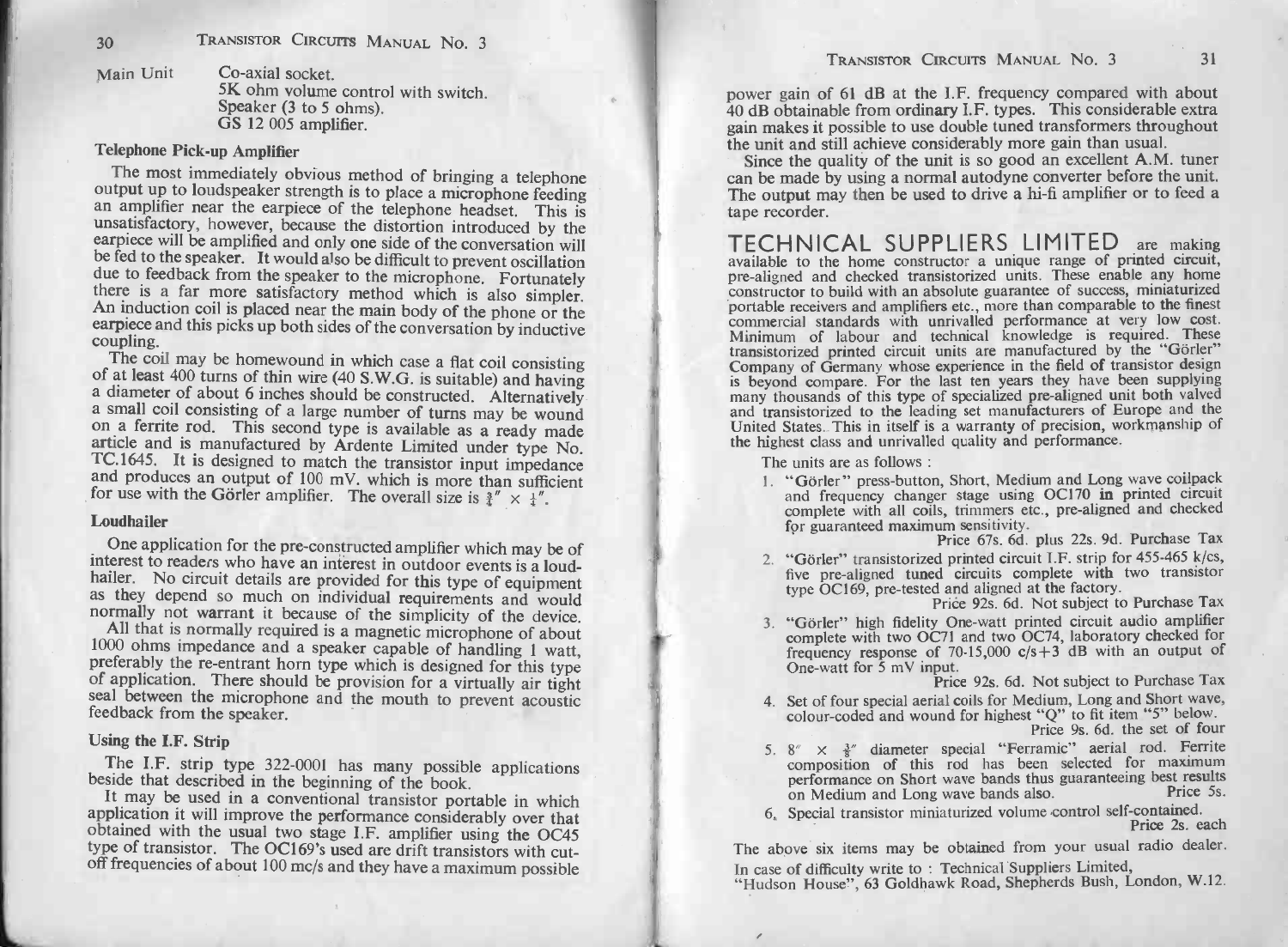<sup>32</sup> TRANSISTOR CIRCUITS MANUAL No. 3

# TRANSISTOR CIRCUITS MANUAL No. 3<br>TSL-LORENZ SUBMINIATURE LOUDSPEAKERS RANSISTOR CIRCUITS MANUAL NO.<br>ENZ SUBMINIATURE LOUDSI<br>CIRCULAR MODELS

**CIRCULAR MODELS**<br>The application of transistors to small radio receiver design brings with<br>it the need for other equally small parts. This has been successfully<br>achieved in all respects save one, that of the loudspeaker. features of standard types on a small scale prevented transistor outputs<br>from being used to full advantage. To overcome this, it became necessary<br>to design exceedingly small loudspeakers specially with "transistor<br>characte from being used to full advantage. To overcome this, it became necessary

A circular unit of extra high sensitivity, functioning well from only a units, yet it will comfortably handle up to 500 milliwatts loading without<br>signs of distress. Its amazingly wide response ensures quality reproduction<br>from the very smallest of sets, making it at least possible to compare<br> however powered. Model LP.70 is recommended particularly for France with that of top-ranking commercial portation<br>primance with that of top-ranking commercial portated<br>ed. Model LP.70 is recommended particularly<br>put portable sets.<br>ETAILS<br> $X^2 \times 11/16^{\alpha}$  depth.<br> $X^3 \times 11/16^{\alpha}$  d

Overall diameter- $2\frac{3}{4}$ " x 1 1/16" depth.<br>Response-120-14,500 c/s. **TECHNICAL DETAILS**<br>Overall diameter—2<sup>2</sup> x 1 1/16" der<br>Response—120-14,500 c/s.<br>Loading—4 milliwatts to one watt.<br>Impedance—10 ohms.<br>T.S.L. TYPE CMS.50

Response—120-14,500 c/s.<br>
Response—120-14,500 c/s.<br>
Loading—4 milliwatts to one watt.<br>
Impedance—10 ohms.<br>
Impedance—10 ohms.<br>
2" diameter  $\mathbf{x} \cdot \hat{\mathbf{y}}$  overall depth. Reponse 200 c/s to 12 Kc/s.<br>
D.C. resistance 55 o is superior to any speaker under 4" diameter, apart from models<br>LP.70 and LP.31.<br> **ELLIPTICAL MODEL** 

CP:70 and LP.31.<br> **ELLIPTICAL MODEL**<br>
Of similar functional characteristics to Model LP.70, the fantastically<br>
Small dimensions of this elliptical speaker with an overall face size of **ELLIPTICAL MODEL**<br>Of similar functional characteristics to Model LP.70, the fantastically<br>small dimensions of this elliptical speaker with an overall face size of<br>only  $4'' \times 1\frac{1}{2}''$  makes even greater achievements in **TYPE LP.31**<br>Of similar functional characteristics to Model LP.70, the fantastically<br>small dimensions of this elliptical speaker with an overall face size of<br>only  $4^{\circ} \times 1\frac{1}{2}^{\circ}$  makes even greater achievements in possition ensures extended with which we include the fifteency pocket receivers  $4^2 \times 3^2 \times 1^2$  become practical propositions, with outputs of  $\frac{1}{2}$  watt using class B drive. Yet this speaker will convert as it is t with outputs of  $\frac{1}{2}$  watt using class B drive. Yet this speaker will convert as little as 4 milliwatts into a loud, clearly audible signal. Specially made cone suspended with watchmaker's precision ensures extra sens advantage in larger size instruments.<br>
TECHNICAL DETAILS<br>
Size--4" x 1<sup>1</sup>" x 1" deep.<br>
Reponse--120-14,000 c/s. the wide range response essential to obtain high-fidelity performance<br>within the restricted dimensions of transistor portables. Such is their<br>ruggedness and quality that these loudspeakers may also be used to<br>advantage in

Obtainable from your usual radio dealer